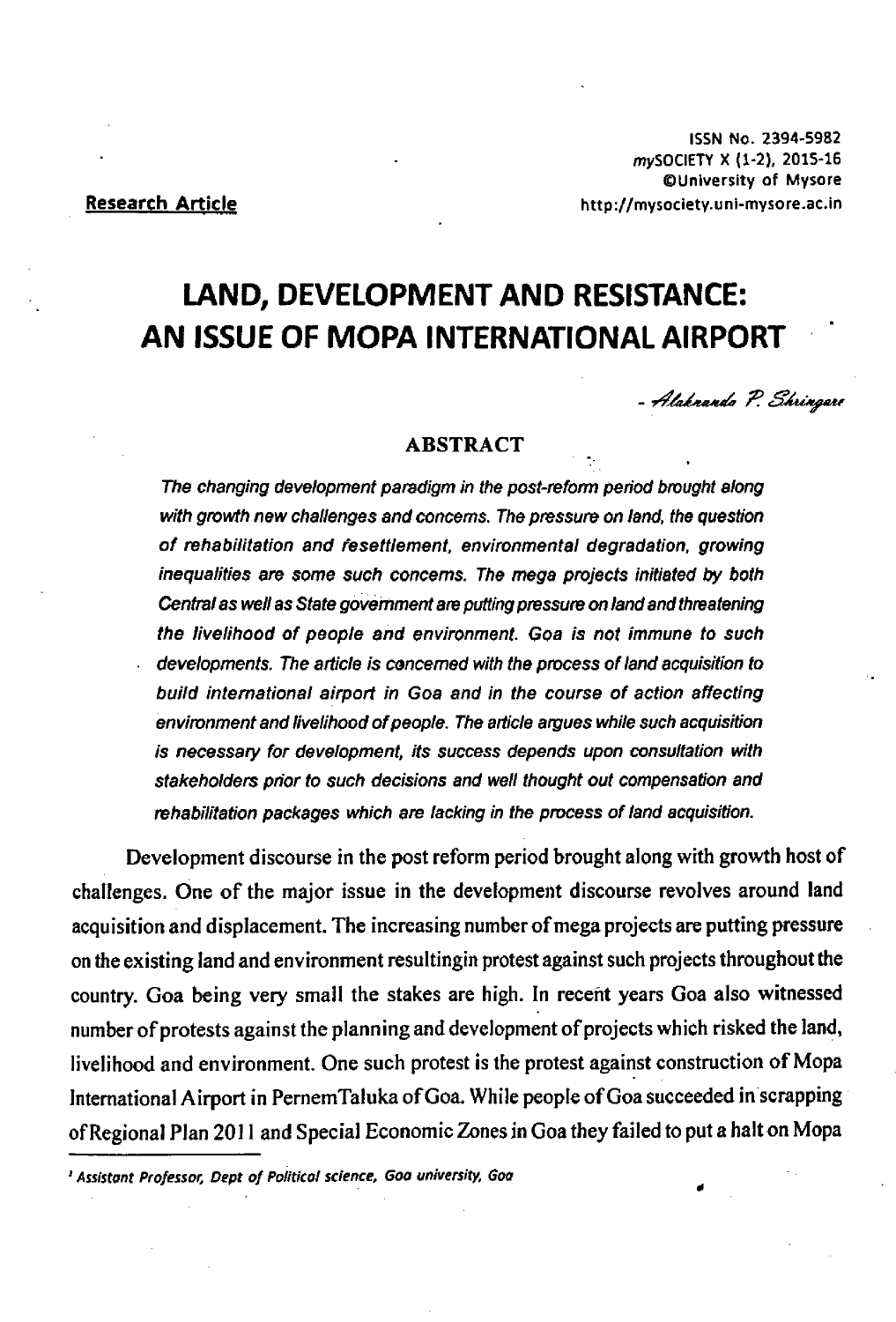projects. The paper tries to highlight on the origin of the issue, divergent opinions expressed, peoples protest and the present status of the issue.

The issue emerged with the government decision to acquire land for the construction ' of international airport at Mopa (North Goa). The land acquisition process not only affected the villages in North Goa but also create heated debates and agitations among the people as well as the politicians of South Goa as it was believed that with the coming of Mopa airport the existing international airport at Dabolim in South Goa will be closed down. The taxi operators and hotel industries in south Goa feared losing their business if Dabolim airport is closed down. Thus the major questions in the whole issue were opposition to Mopa airport, retaining Dablim airport and opposition to land acquisition.

During the course of the research when visited Mopa village in the month of January 2011, most of the people in the village were unaware of the whole issue. The notices to acquire land had been issued to them since from 2003 which were in English. To those people who knew only Konkani/Marathi the notice hardly meant anything. Only thing they knew after hearing from others that, their land is being acquired by the government for constructing airport. According to the earlier notices which they had received the amount of compensation they are supposed to get was meagre which they wanted to increase. The land owners from this area formed a committee under the leadership of RupeshParab and met their local MLA who promised to look into the matter. The MLA later expressed his helplessness over the matter saying that it cannot be increased to more the Rs. 58 which is the government compensation for any land acquisition in Goa and the only option for people is to appeal in the court if they are not happy with the compensation. Before going into the details of the agitation by the people it would be relevant to know the background of the issue.

## **Emergence of the Issue:**

In 2000, the Union government came up with a plan to build a greenfield airport at Mopa in North Goa. By mid-2005, the mounting opposition to the issue by the people as well as by some political leaders, it became difficult for the state government to deal with the issue, The government has proposed to acquire 1 crore sq. mts. land in three phases, while in the phase two the total land of 86 lakh sq.mt. would have been acquired (TNT, 2006). The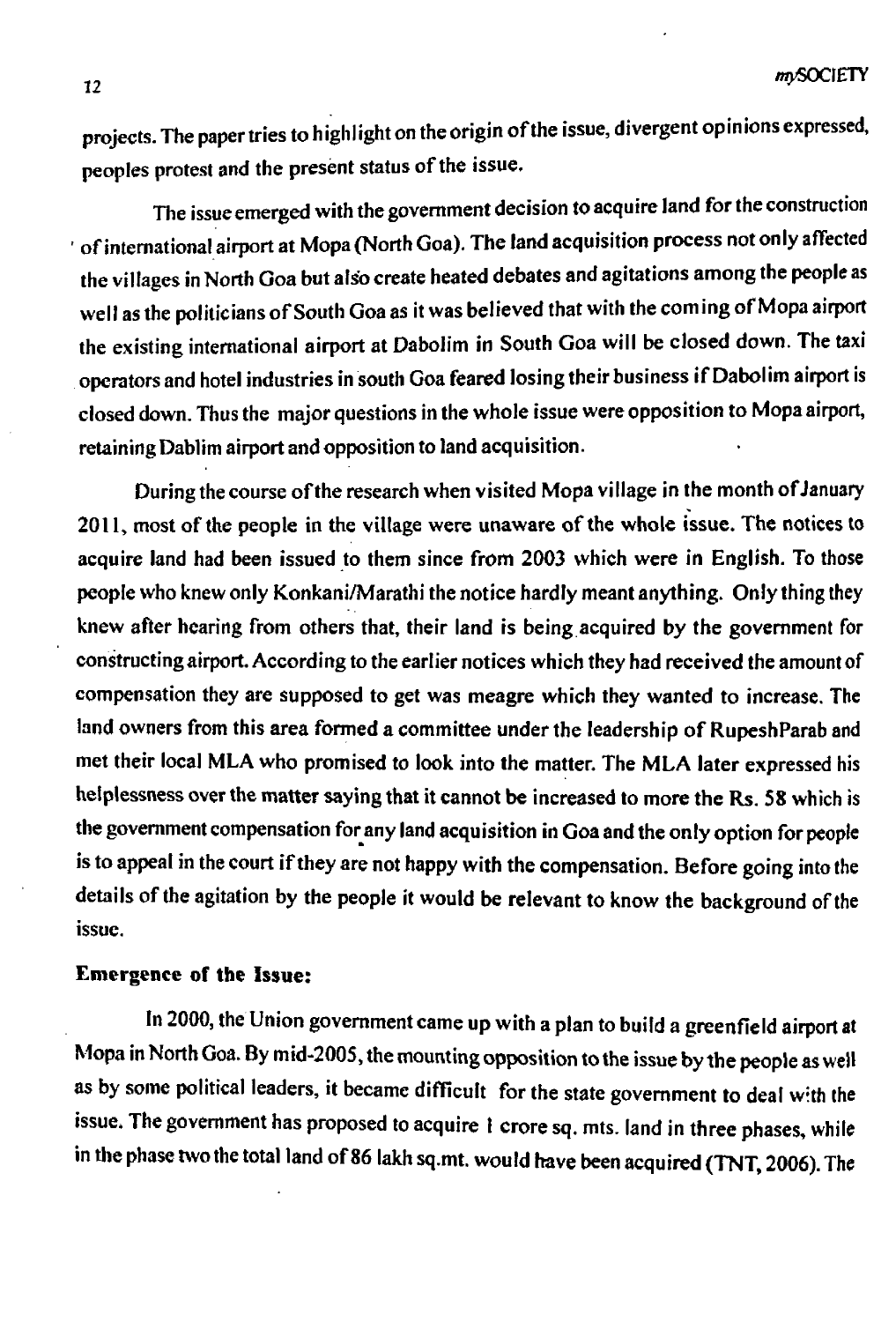government had issued notification under section 4 of Land Acquisition Act on January 5, 2005, for acquiring land in the first phase.

In August 2005, after returning from a meeting with the Planning Commission in Delhi, Chief Minister Pratap Singh Rane disclosed that Mopa Airport was one of the many projects to be taken up under the Rs. 1025 crore outlay approved by the Planning Commission (Herald, 2005). This created division within the ruling Congress with Churchill Alemao Congress MP from South Goa opposing it under the pretext that coming up of a new airport will lead to closure of one at Dabolim (South Goa). Being a MP from South Goa he was representing and trying to protect the interest of people of South Goa who are going to be affected by the closure of Dabolim airport. The issue created clear divide among the Congress leaders with Churchill Alemao demanding for scrapping of Mopa airport project. Both the MPs of Goa were also divided over the issue while North Goa MP Shantaram Naik supported the project and South Goa MP Churchill Alemao was asking for scrapping it. Churchill Alemao revealed that "Contrary to the stand adopted by local politicians that Goa would have two airports at Dabolim and Mopa, records reveal that the Union Cabinet had on March 29, 2000 taken a decision to close Dabolim airport after Mopa becomes a reality. The Union Civil Aviation Ministry had communicated this decision to Goa Chief Secretary on May 1,2005" (Herald, 2005). He warned that Goans may revolt against the Congress government. He also called for urgent meeting of people at Balsco Executive Hall on  $26<sup>th</sup>$ November to finalise the future course of action.

John Fernandes, former member of Parliamentary Committee who also worked for the expansion of Dabolim airport with an intention of gaining international airport status for it during his tenure is of the opinion that there is no question of having another airport and shutting the Dabolim airport. According to him Union government had never asked for a new international airport in Goa and therefore the controversy surrounding Mopa airport is a bogey raised by vested interests. In the article *Politics and Genesis of Mopa*, Valmiki Faleiro (2005) stated that:

After embarking on an ambitious Economic Liberalization Policy aimed at catapulting a sluggish India into an Asian Tiger economy, to shore up infrastructure necessity for spurring growth, an "Open Skies" policy was unveiled. The prime export air gateway, Mumbai airport, ٠.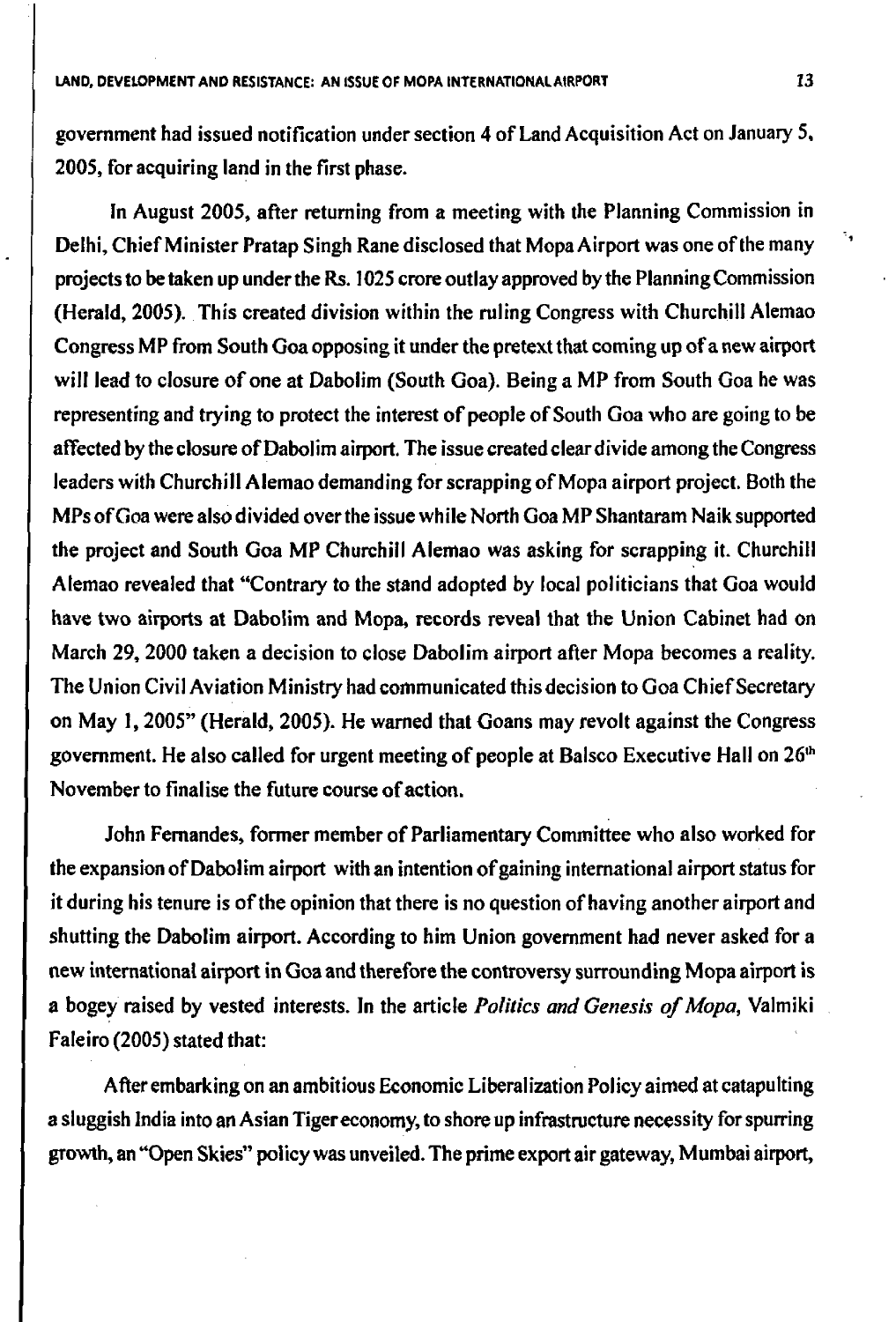was congested and a committee was appointed to study remedial steps. The committee recommended that an international airport be set up *midway* between Mumbai and Goa, as a measure to decongest Mumbai.

Faleiro (2005) also mentioned that the proposal was sent by Goa government to have international airport at Mopa. Similar views were expressed by Industrial Minister. Calling for a detailed study to ascertain the viability of having two airports in Goa. The Industries Minister, Luizinho Faleiro has said that he do not want the Mopa airport if it comes at the cost of the existing Dabolim airport (Herald, 2005). He was of the opinion that the members of steering committees on Mopa instead of touring abroad to study international airports, there is a need to study the viability of having two airports in the State. But when Jitendra Deshprabhu, the Prenem MLA and also the Vice-Chairman of Steering Committee on Mopa, disclosed that the decision to locate Goa's civilian airport at Mopa was taken during Luizinho's tenure, the very next day in a press release Luizinho denied of having done that. Addressing a press conference, along with Jitendra Deshprabhu he said: "The decision at that time (in 1999) was to make Dabolim the 11<sup>th</sup> International airport (Herald, 2005)." While Deshprabhu maintained that, "Mopa was never in the picture in 1999, till it came into focus only in 2000 (Herald, 2005)". To justify his point he circulated the copy of the minutes of the meeting which took place between him and P.V. Jaykrishnan, the Secretary, Civil Aviation in Delhi in August 1999 where he claimed to make Dabolim as the  $11<sup>th</sup>$  international airport and the idea was welcomed by Jaykrishnan. Later on Luizinho continued his demand for scrapping of Mopa, In April 2006 referring to the feasibility report prepared by the International Civil Aviation Authority he said, "several points of the report shows the proposed project in poor light. The final feasibility study says that the airport would not generate the cash flow to sustain the project capital investment thereby raising doubts over the economic and financial feasibility of the proposed airport (Herald, 2006)." In his letter addressed to Congress President Sonia Gandhi he demanded that, "in view of the economic unavailability of the proposed Mopa airport and the political rift it has caused between North Goa it is wise to give clear assurance to retain Dabolim airport and cancelling Mopa project (Herald, 2006)".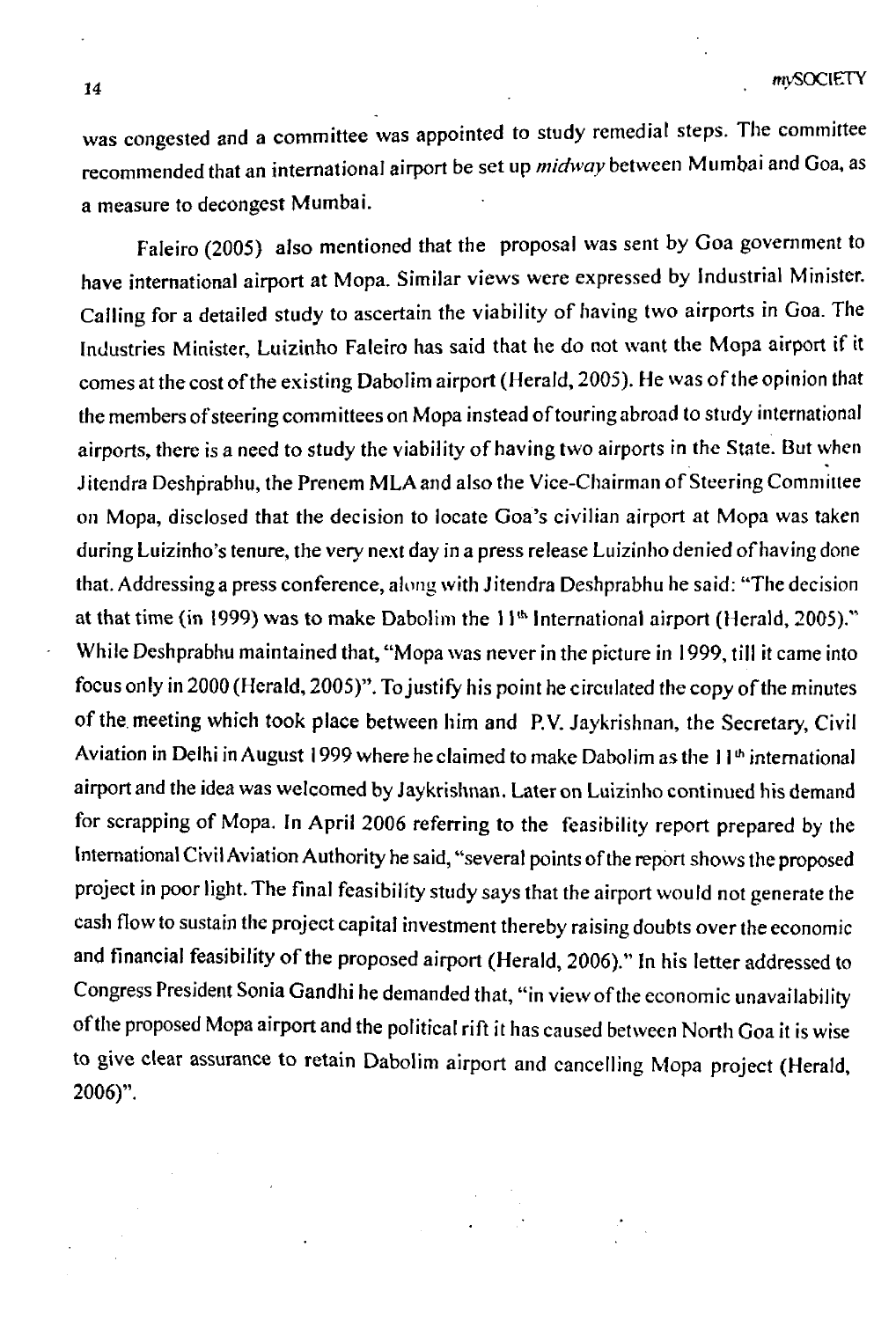#### **! LAND, DEVELOPMENT AND RESISTANCE: AN ISSUE OF MOPA INTERNATIONAL AIRPORT**

Opposition of Alemao to Mopa airport caused ripples in the Pratap Singh Rane **<sup>J</sup>**government. Raising the issue of Mopa in Parliament M.P. Churchill Alemao demanded to scrap the proposed Mopa airport and continue Dabolim airport as international airport of Goa with up-gradation and renovations. His growing support base on the issue became the cause of worry to Congress party in the state. Hotel lobby and the Tourist taxi operators in the southern coastal belt of Goa also strongly opposed the proposed international airport at Mopa. Politicians elected from the coastal belt of South Goa had no option than to join the opposition to Mopa airport as their constituencies being tourism dependent, they are in a no position to support Mopa airport.

Considering that the Mopa airport issue might turn into a major problem the Goa Pradesh Congress Committee planned to depute a delegation to New Delhi in November 2005 to meet Prime Minister, Manmohan Singh, Union Minister for Civil Aviation Praful Patel and if possible also to meet AICC chief Sonia Gandhi urging them to retain Dabolim airport even after Mopa is commissioned. In response to which, "the Ministry of Civil Aviation, Government of India in its revised procedural guidelines has made changes to the policy framework to the effect that a Greenfield airport may be permitted where an existing airport is unable to meet the projected requirements of traffic or a new focal point of traffic emerges with sufficient viability. It can be allowed both as replacement for an existing airport for simultaneous operation (Herald, 2005) " While the Ministry of Civil Aviation maintained the possibility' of retaining both the airports, "the Transport Minister, Government of Goa has clarified that the Ministry of Civil Aviation, Government of India vide their letter No. AV-20015/8/95-VB (Vol.III) dated 01/05/2000 had communicated that the Union Cabinet on 29/03/2000 had decided *inter alia* that the existing Dabolim airport is to be closed for civilian operations on commissioning of the new airport at Mopa (Herald, 2005)" which created doubt over retaining Dabol im airport and the agitation continued.

The growing support to Charchill Alemao and agitation by the people affected by land acquisition forced the Congress government to take immediate action. In a meeting held on 19th April 2006 the Congress led coalition Cabinet decided that delegation headed by CM Pratapsingh Rane will go to Delhi to pursue the Central government to sanction already promised Rs.500 crore, for the expansion of Dabolim airport. Rane at a post cabinet briefing

*15*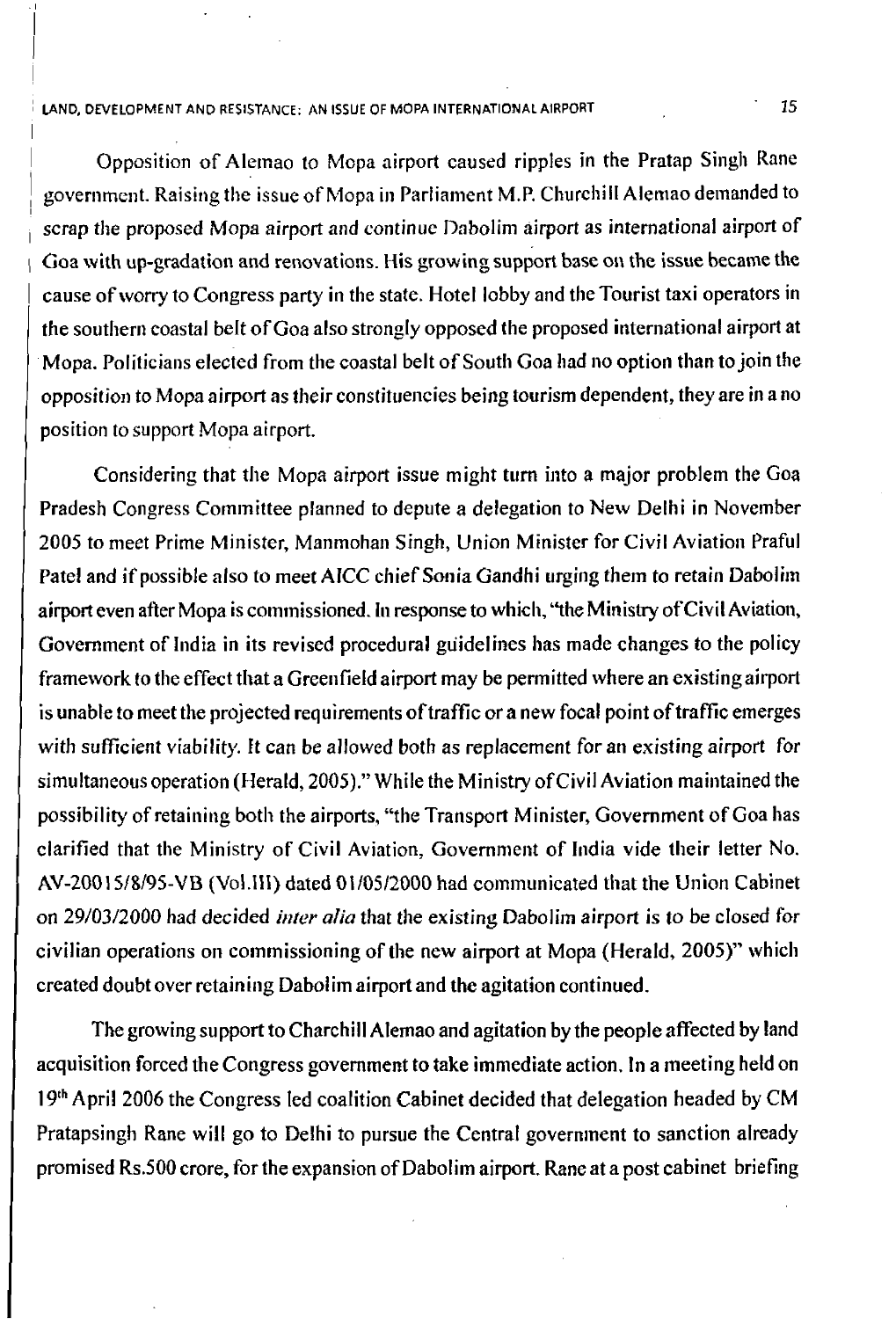told the media that the state Cabinet had no say in the matter pertaining to Mopa airport as the subject rest with the Central government (Herald, 2006).

## **Demand for shifting Naval Operations:**

The government was time and again clarifying that it is not going to shut the Dabolim airport. While Cortaiim MLA, came up with a proposal of shifting Naval operations of Dabolim to Sea Bird, Karwar and to continue it as a civilian airport. Addressing a press conference held by Save Dabolim Airport Committee, Saldana mentioned that Dabolim is a civilian airport and defence had taken possession of the Dabolim airport soon after Goa's liberation. He said: "Dabolim Airport was built and run by the local PWD when it was inaugurated in 1960. After Liberation, the Navy took possession of the airport just for maintenance (Herald, 2005)". While the Navy reply was the Sea Bird at Karwar is not suited for fighter jets.

The crash of naval fighter plane in Vasco raised concerns over having military establishments near civilian quarters. No doubt Vasco has expanded over the past couple of decades and is not the same place that it was in 1960 when the Navy occupied it but today with the progress in aircraft and the lethal capacity of fighters increasing tenfold, has the civilian and military authorities realised and understood the consequences that could occur if one aircraft were to fall on a densely populated civilian area (Herald, 2005). This led to the demand of shifting Navy if not to Karwar than to Mopa. However, in an article retired Lt. Col. Silvester D'Souza mentioned that, "Dabolim is strategically ideal for its paramount role of air surveillance and maritime reconnaissance of the skies and sea lanes as far as the Horn of Africa, the Arabian Gulf and the North Arabian Sea. Long range maritime patrols and counter attack by Navy aircraft can be launched at very short notice. The very presence of Naval aviation Station alongside the civil terminal is reassuring as it can thwart any elements dangerous to air safety by its rapid response capability (Herald, 2006)."

#### **Support for Mopa Airport:**

Though the issue received lot of opposition from the leaders within Congress, BJP leaders were in full support of the Mopa airport. Supporting the Mopa airport the then leader of opposition Manohar Parrikar said that Dabolim airport is over —crowded and there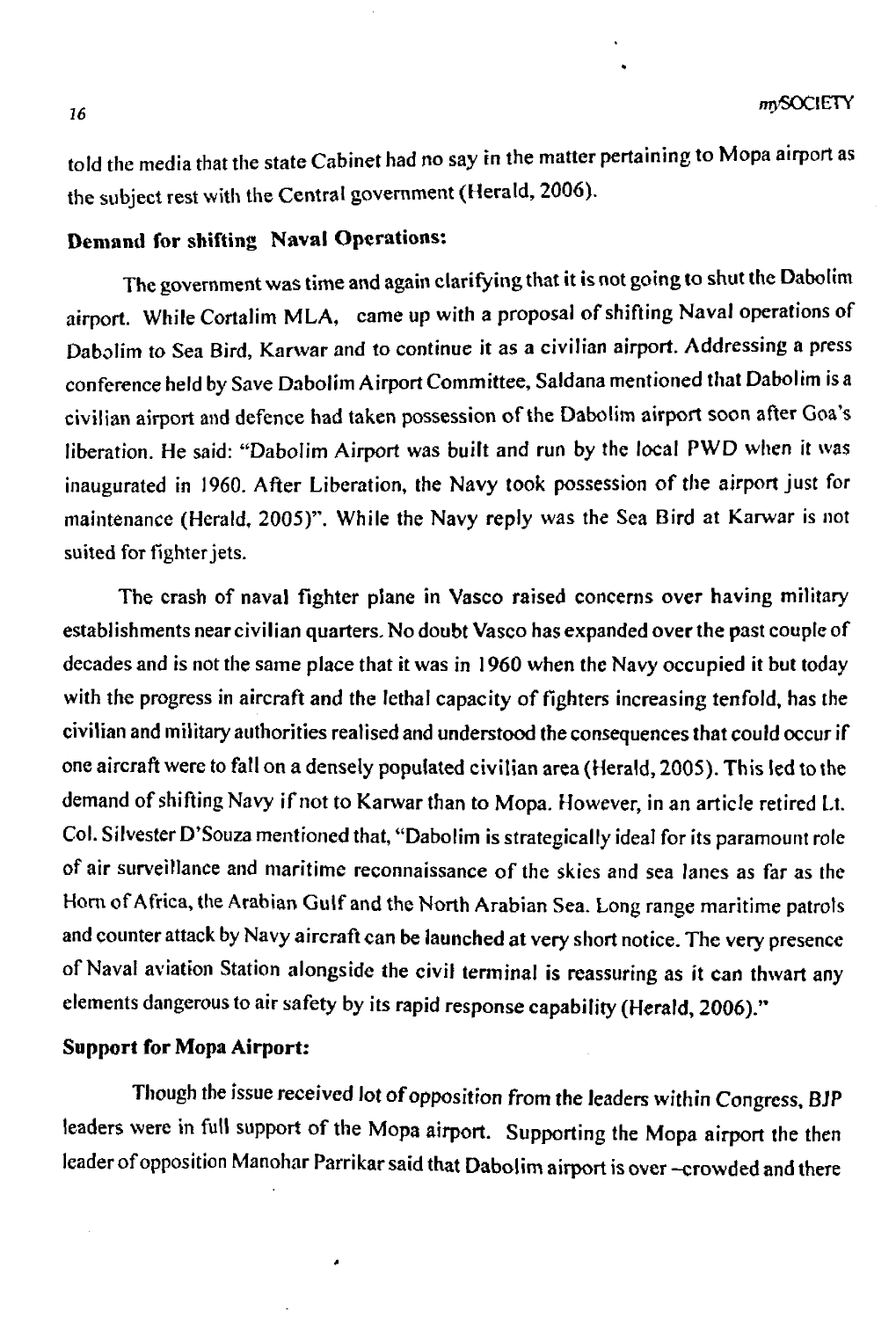#### **LAND, DEVELOPMENT AND RESISTANCE: AN ISSUE OF MOPA INTERNATIONAL AIRPORT** *Y7*

is a need for second airport in Goa. He mentioned that, "A few year back traffic flow at Dabolim airport was just 6 lakh, today it is 15 lakh (Herald, 2005)". Priol MLA VishwasSatarkar also mentioned that Mopa airport was in need since Dabolim airport was falling short of catering to the needs. The Janata Dal (Secular), Goa unit, has also extended full support to the proposed international airport at Mopa. While North Goa MP Shripad Naik expressed the view that Dabolim airport is inadequate for big planes with more passenger carrying capacity and added that banking on Dabolim alone will not help in developing tourism in coming decades. Mopa airport is needed for greater development.

To protest against the Churchill Alemao's anti-Mopa airport agitation Pemem MLA, Jitendra Deshprabhu planned for one day bandh and also threatened to resign as MLA if government fails to implement Mopa airport project. Indicating the clear split within the Congress party over Mopa issue. Mopa Support Samiti extended full support to Pemem bandh which was called on April 18,2006. Permem witnessed total bandh, people blocked highways and shops and educational institutes were closed in many parts of Pemem.

Meanwhile the agricultural tenants from Pernem metChurcill Alemao, who expressed their concern over losing their prime agricultural land for the proposed airport and displace hundreds of agricultural farmers. They requested him to take up their cause and assured their full support to him in this. In view of the controversy over the project Rane government had to temporarily keep the Mopa work on hold.

#### **Land Acquisition Put on Hold:**

Linder increasing pressure from the members of its own party and people the government put a halt to the process of land acquisition of Mopa airport. The government had issued notification under Section IV of Land Acquisition Act in phase II and it was about to issue notification under Section VI before January 21 for final acquisition (TNT, 2006). On failure of revenue department to issue notification under Section 6 of land acquisition act, the land acquisition process for the second phase lapsed on  $23<sup>th</sup>$  January 2006 and on  $13<sup>th</sup>$  February 2006 land acquisition for the  $3<sup>rd</sup>$  phase also got lapsed.

Denouncing the decision of Rane government to stay the process of land acquisition for the proposed Mopa international airport as anti-state activity the BJP warned an agitation.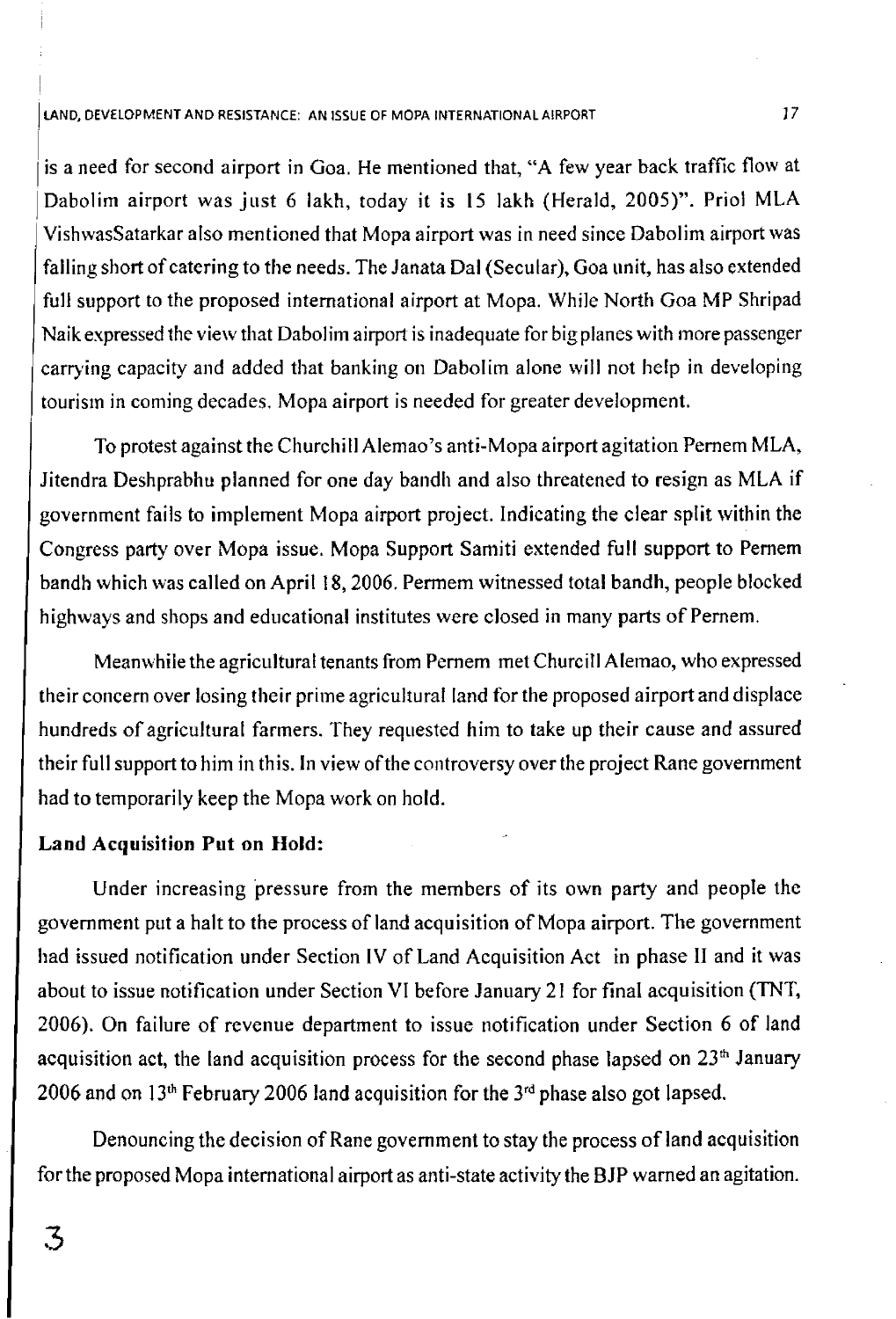The BJPMLAof Mandrem constituency, LaxmikantParsekar addressing press conference on 12<sup>th</sup> January 2006, said that the congress party has always sidelined the development of Prenem taluka and done grave injustice to the region including delay in construction of Colvale and Chapora bridge (TNT, 2006). Speaking further he said that the land acquisition process is in a different level of completion and if the awarding procedure is not completed before the deadline, the same would lapse.

However, CM assured that the process could be revived. "Official sources also confirmed that the process of land acquisition can very well be started afresh. It doesn't mean that the project is scrapped if the land acquisition process lapses (Herald, 2006)."

The government had so far spent nearly Rs. 5 craore on the project with Rs. 2.6 crore having already paid to the International Civil Aviation Organisation (ICAO) for conducting feasibility study and presenting report. Recently the government also initiated a project to conduct environment impact study by spending Rs. 21 lakh (TNT, 2006).

Former Union Minister RamakantKhalap, who headed the Mopa Airport Follow-up Committee expressed the need for both the airports and hoped that land acquisition process for Mopa will restart soon. He Said: "The Mopa airport would be required for wide-bodied aircraft which need 5 to 6 kms long runway, besides fuel tanks for refill, parking strips and cargo facilities, he further mentioned that the Dabolim airport would not be able to fulfill these requirements because of its geographical constraints (TNT, 2006)". He also expressed the confidence that all is not lost. Though the land acquisition procedure for about 24 lakh square meters of land at Mopa lapsed with the government failure to issue Section 6 on January 24, it could still use the emergency clause of Section 17 to make up for the lost time (TNT, 2006). They also decided to visit Delhi to pursue the cause of Mopa with the Prime Minister, Manmohan Singh, the Union Civil Aviation Minister, Mr.Praful Patel and the Congress President, Ms. Sonia Gandhi.

Some government officials expressed concern that Goa could lose the project while Maharashtra and Karnataka have shown interest in setting up international airport near Goa and Dabolim airport may also loose international status as facilities there are not meeting the global standards.When Maharashtra Revenue Minister Narayan Rane, in a Congress meet at Bhicholim on 22<sup>nd</sup> January 2007 stated that if Goa does not want the international airport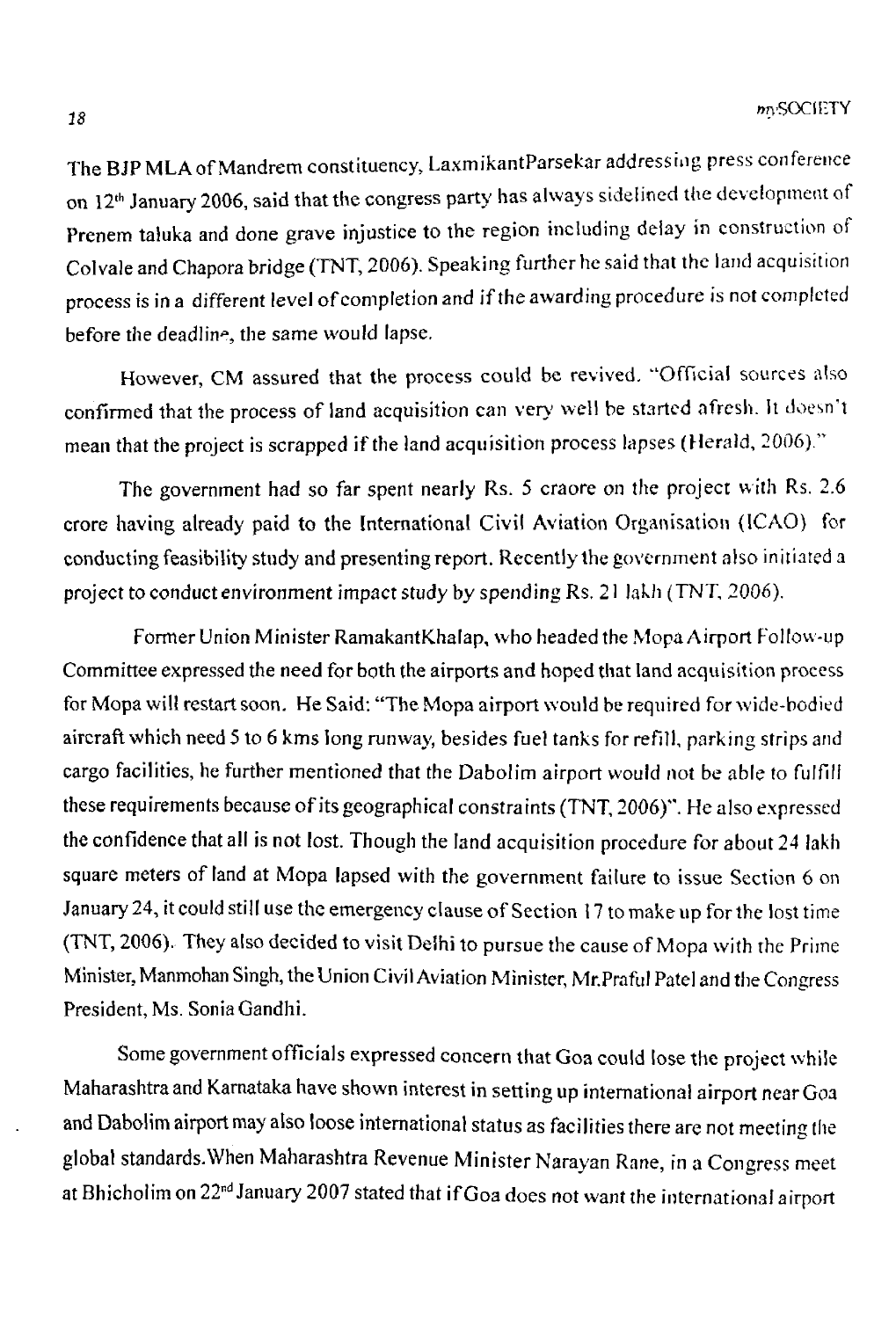they are ready to take it to Sindhudurg in Maharastra, many felt that if this happens Goa is losing its opportunity to Maharashtra. One of the articlein The Navhind Times, mentions that:

It is really unfortunate that some of our blinkered politicians have let themselves be guided by short term interests rather than long-term interests of the state and the people. How could they ignore that every growing economy, particularly a state like tourism as a major source of revenue, needs infrastructural force multipliers. Mopa is one such project, which could have added to the economic strength of Goa (TNT, 2007).

The Mopa Vimantal Nirdhar Samiti also appealed to the State government to immediately restart the process of land acquisition for the proposed international airport at Mopa. The MLAs of Dhargal and Mandrem constituencies, both in Pemem taluka, namely Manohar Asgaonkarand Parsekar were the active participants of the Munch. It got the support of BJP representatives of Village Panchayat and ZillaPanchayat of Pememtaluka.

Meanwhile five-member committee headed by Chief Minister Rane was constituted in the last week of January 2006, to look into all aspects relating to the construction of new airport at Mopa and advice the central government on the necessity of either continuing or closing the current airport at Dabolim. The other members of the committee were South Goa MP Churchill Alemao, North Goa MP ShripadNaik, RajyaSabha MP ShataramNaik and Chief Secretary J.P.Singh. The committee was given three months' time to submit its report but considering how complex the issue became the committee had sought for extension.

## **Restarting Land Acquisition Process:**

It is in May 2008 the High Powered Committee on Mopa (appointed in 2006) had decided to go ahead with the Mopa international project by recommending the restarting of land acquisition process. On 29<sup>th</sup> January 2008, the Committee on Mopa airport had accepted in principle the report of the International Civil Aviation Organization (ICAO) clearing aspect of coexistence of two airports in Goa. It is three months after ICAO report became public, Goa Government declared its decision to proceed 'in-principle' with the two airport plan. ICAO acknowledged in its report that both Dabolim civil enclave and Mopa airport may be needed on social and economic grounds. However, ICAO calls the two airport plan as a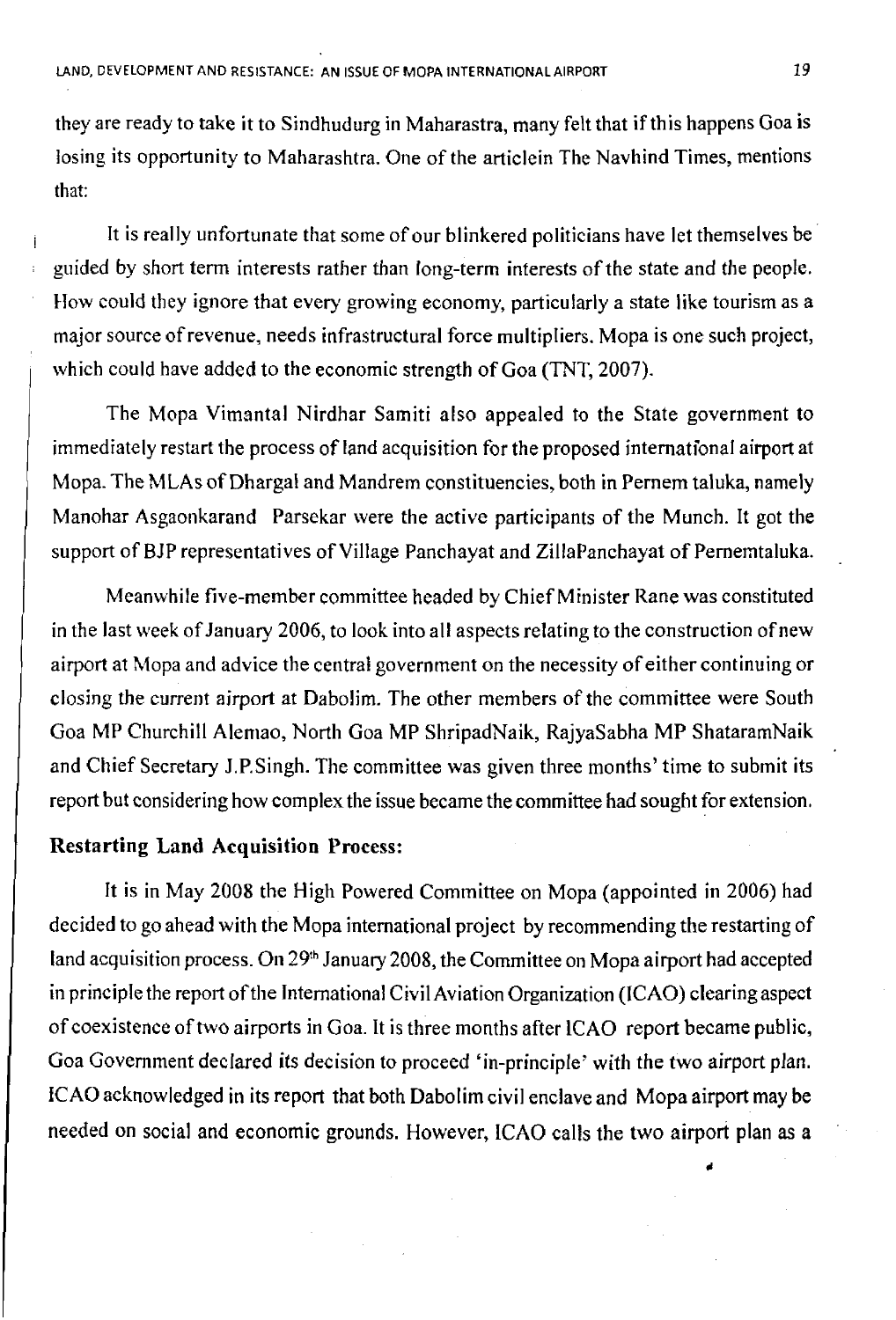second best solution (the ideal one being a single airport). It insisted that going ahead (with Mopa) is necessary despite the importance of the currently planned investment programme at Dabolim airport. According to the draft final report of the International Civil Aviation Organisation which had conducted feasibility study on the proposed Mopa airport project, "The proposed Mopa international airport, an ambitious green field project which is coming up in North Goa, besides facilitating domestic as well as international air travel to and from the state, will create 34, 314 jobs by 2015 and employ altogether 87,887 persons by 2034 (TNT, 2008)".

The then Chief Minister Digamber Kamat met the Prime Minister Manmohan Singh on  $14<sup>th</sup>$  July 2008 and presented him the report approved by the committee headed by him. He also mentioned that the decision of the committee to go ahead with the construction of Mopa airport is final and there is no going back. Chief Minister also mentioned that direction have been issued to North Goa Collector to start land acquisition proceedings for proposed Mopa airport. Accordingly, the Office of the Special Land Acquisition Officer for Mopa has moved a file to the government for restarting the land acquisition afresh by invoking the urgency clause (Section 17) of the Land Acquisition Act 1984 (Herald, 2008). While the decision of the government to restart the land acquisition process of Mopa international airport is based on ICAO report, it is interesting to note that, "the ICAO deputed a two member team made up of an airport operations and planning experts and an air traffic forecasting/ air transport economics expert - to assess the airports. Their job was to look at the situation at Dabolim and Mopa, and make appropriate recommendations. They were in Goa for eight days from July 7, 2007 to July 16, 2007, at the very height of the monsoon, when we all know that Goa's landscape starts looking different andthere are huge logistic difficulties of moving around, especially to remote plateaus in distant Pemem (Herald, 2008)." Within eight short days they were able to produce feasibility cum viability study that resulted in their producing a report of 46 pages based on their visits to both Dabolim and Mopa.

Speaking at the independence day programme held at Martyr's Memorial at Patradevi the then Chief Minister Digamber Kamat emphasized that his government is committed to make Mopa international airport a reality. "Regretting that Goans are now opposing everything for the sake of opposition, Kamat felt that this is not a good trend (TNT, 2008)", In an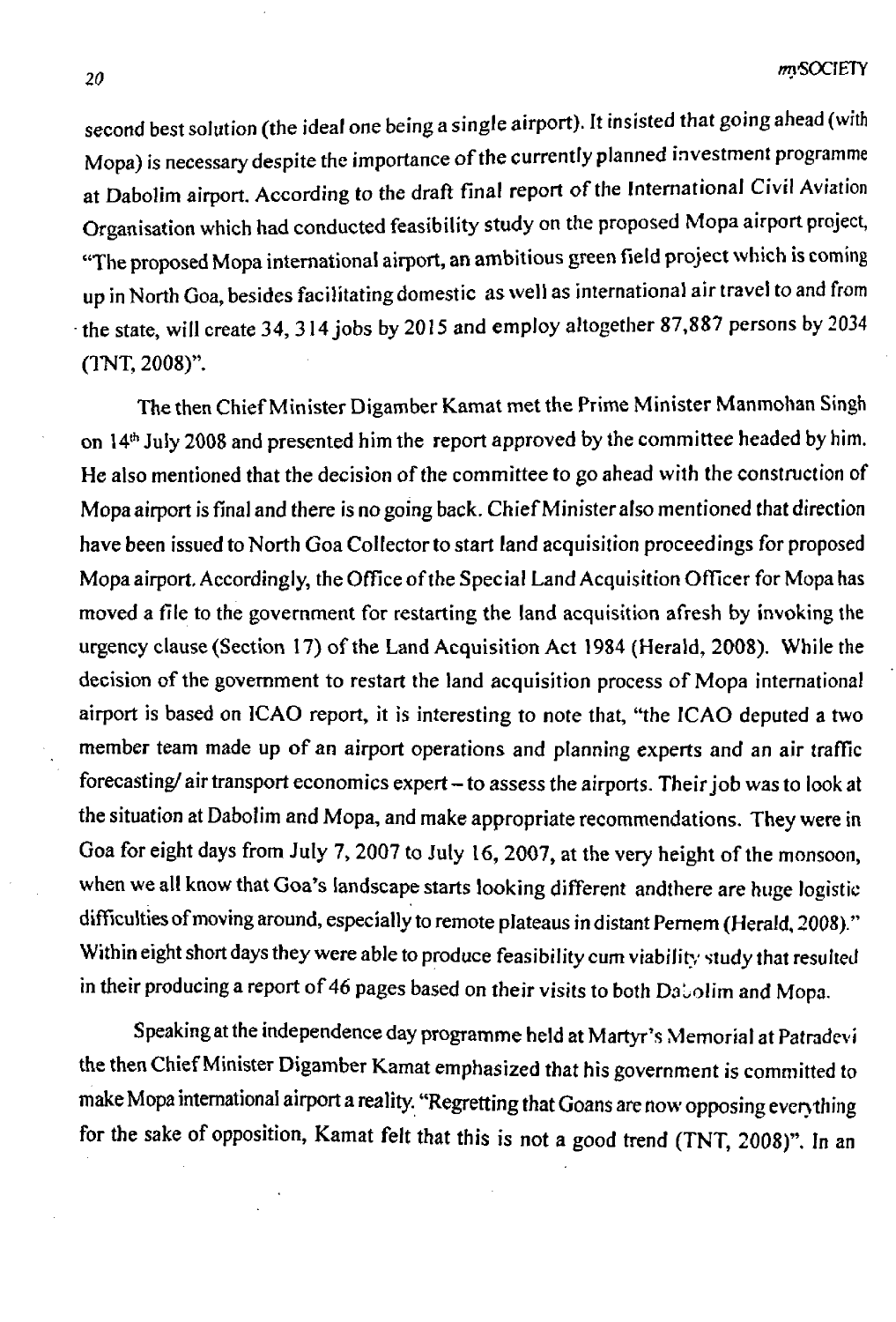attempt to put to rest the fears among the members of the house as well as the general public about the closure of Dabolim airport, the Chief Minister, Kamat, on  $18<sup>th</sup>$  August 2008 "informed the state legislative assembly that the Goa government would not enter into any agreement with the Centre as regards to closure of the existing airport atDabolim, once the proposed Mopa airport becomes operational (TNT, 2008)."

The Central government had approved setting up of an international airport in Mopa, Goa on  $10<sup>th</sup>$  June, 2010, as a PPT project and not to close Dabolim airport. While speaking to the reporters Information and Broadcasting Minister AmbikaSoni told the reporters that | the new airport at Mopa will be constructed on a Built-Own-Operate-Transfer basis for | which a private entity will be selected through a global tendering process (Herald, 2010).

| Location  | <b>Original Proposal</b> | <b>Present Proposal</b> |
|-----------|--------------------------|-------------------------|
| Chandel   | 11,96,042                | 8,58,310                |
| Varcanda  | 21,49,061                | 22,14,479               |
| Mopa      | 35,46,069                | 23,64,115               |
| Kasarvmem | 13,09,650                | 13,23,926               |
| Ugem      | Nil                      | 4,50,935                |
| Amberem   | 2,00,250                 | 2,87,725                |

**AREA PROPOSED TO BE ACQUIRED (SQ. MTS.)**

## **FOR APPROACH ROAD 8,84,812 sq. mts.**

## Source: 16<sup>th</sup> July, 2008, Herald

From the above table it is very clear that, the present proposal for the acquisition of land is reduced compared to the original proposal for the land acquisition. This is mainly because during the process of land acquisition it has been realised that new structures have come up during these period making it difficult to acquire land in those areas. There was a proposal to exclude l,ll,826sqm. land from the Varcand area while actual land to be acquired was 22,14,479 sqm.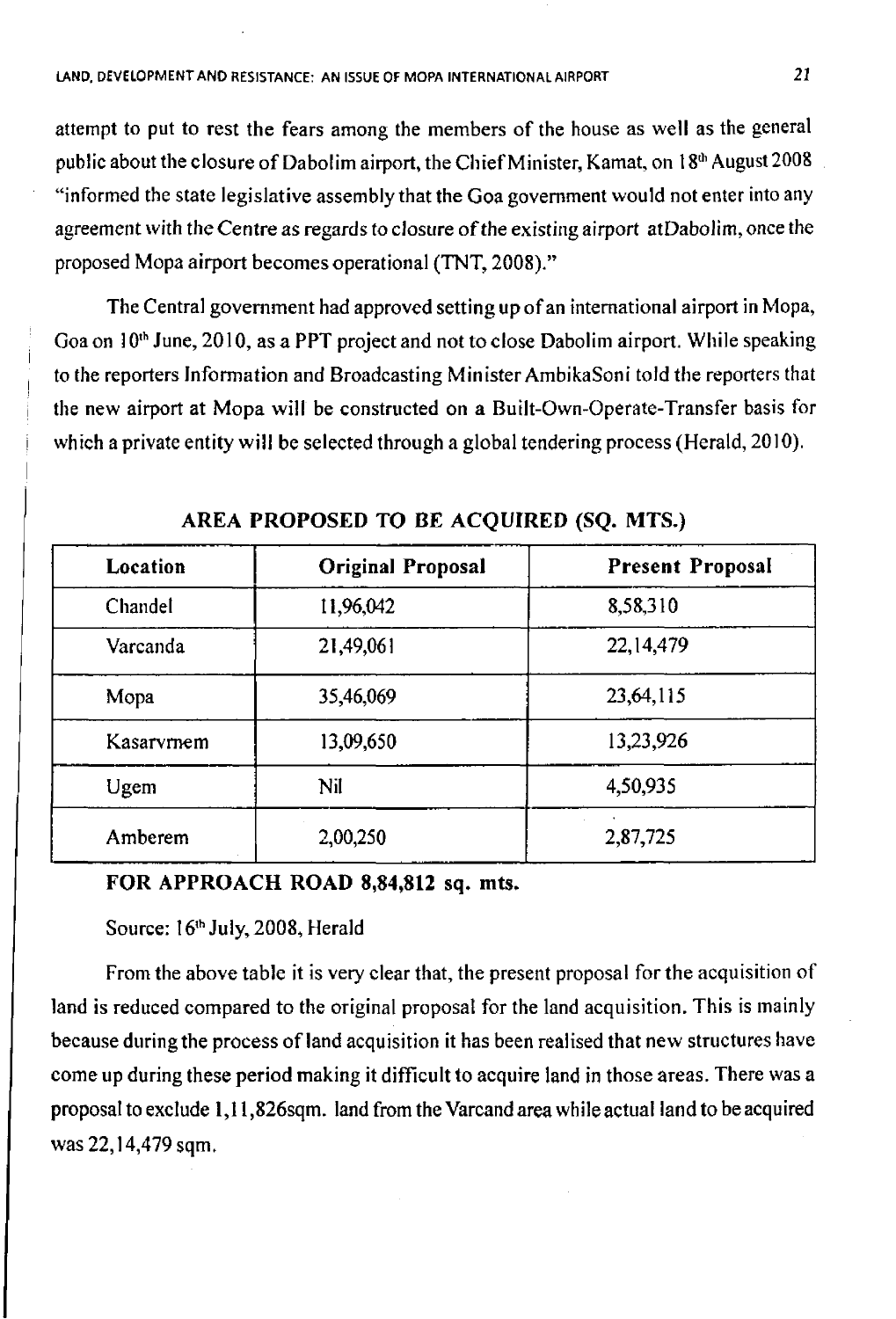#### **Protest by the People:**

The land acquisition process met with another hurdle when "some villagers of Mopa have filed a writ petition before the Bombay High Court at Goa challenging the acquisition of land initiated in Pernem taluka by the State government for the new international airport. The petition has alleged that invocation of urgency clause to acquire lands under Section 17 of the Land Acquisition Act is illegal. Inspire of filing their objection to the acquisition the State government had gone ahead with the acquisition they charged (Herald, 2009)".

The petitioners have contended that the State government within the meaning of section 3 (ee) of the Land Acquisition Act 1984 and consequently has no legal competence to initiate acquisition proceeding for Union purpose. The petitioners have stated in the petition that construction of airport is a union purpose directly refutable to Entry 29 in List I of the constitution of India and therefore the state government has neither any power nor authority to initiate the acquisition proceedings (TNT, 2009).

The petitioners claimed that on August 2, 2008, the gram sabha of Varcand Nagzar Panchayat had passed a resolution opposition the acquisition and the Panchayat had thereafter filed objections before Special Land Acquisition Officer on August 11 (Herald, 2009).

Mopa villagers under the banner of "Mopa Vimantal Pidit Xetkari Samiti", have questioned the State governments claim on land acquisition. They asked if central government has given its nod to the international airport in June 2010, why the state government is claiming since 2003 that the Central government had approved the project? They accused the government of misguiding the people of Goa by claiming that the land acquisition process is in the final stage. Sandeep Kambli one of the members of the Samiti and also one of the writ petitioner, alleged that some MLAs have vested interests. Kambli said, numerous bigwigs from socio-political circle of Goa, have purchased sizable amounts of plots at Mopa over the last three years, and are hoping that the value of their property would escalate after the construction of airport starts (Herald, 2010). Kambli claimed that he obtained all records of land purchase from Pernem Sub Registrar's Office. Kambli also alleged that government is using police to stop poeple's protest against land acquisition.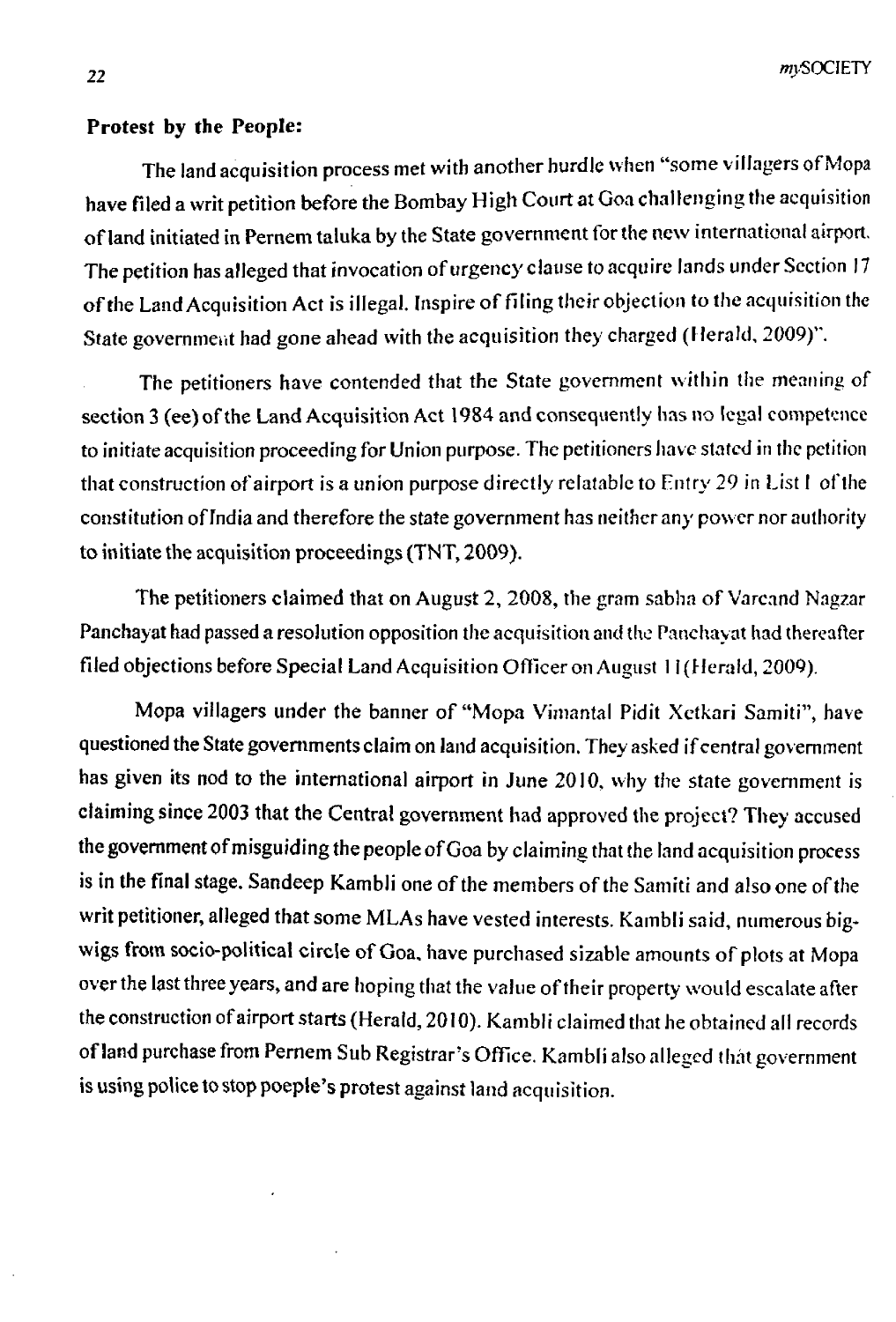Hundreds of people from Nanechepani, Shemechiadvan, Dhangarwaddo, - Casarvarnem, Tilaskarwadi andAmeri, are likely to be affected by the proposed international airport and the locals here feel that it would be wrong on the part of the government to acquire this land, which would affect their fives.

Visit to the Mopa airport site made it clear that people are divided over the issue, some demanding more compensation while others are opposing land acquisition as it is not only taking away their livelihood but also affecting the environment. In the Mopa village the protest began with the demand for more compensation. In this village most of them are not cultivating their land and few of those who were cultivating the land were not allowed to cultivate because they are been told to stop their cultivation as the land is being acquired. People in this village are not opposed to Mopa airport coming up in their area. When the villagers learnt about the airport in the beginning there was not much opposition. But, when they learnt that they are been paid only Rs. 40 per sq. mt. of land (which was just Rs. 6 per sq.mts. in the previous notices) they raised their opposition along w'ith other villagers who were opposing the land acquisition. They formed the Committee of land owners under the Chairmanship of Rupesh Parab, one of the land owners. Later on when they came to know that the compensation money cannot be increased they agreed to give their land for the airport project and they detached themselves from those who were opposing land acquisition. RupeshKambli who was leading the protest in Mopa village mentioned that they protested mainly to increase the compensation money. He told us that, when they received notices it used to bear the total land being acquired from that area and the total amount of compensation which they (all villagers together) are supposed to get, which used to look huge but when got divided among all they realised that the compensation is very less. Now they are not protesting with other against land acquisition because they feel that compensation cannot be increased and very few families in this village are having proper land records. Rupesh also told that all the families in Mopa are affected by this land acquisition either directly or indirectly. Frequent notices to the people also created confusion. In the absence of proper compensation policy people were forced to be happy with whatever compensation given to them by government.

No support was given by the Panchayat, which feels it has no role to play in this because initially it was said to be a central government project. Sarpanch of Mopa Panchayat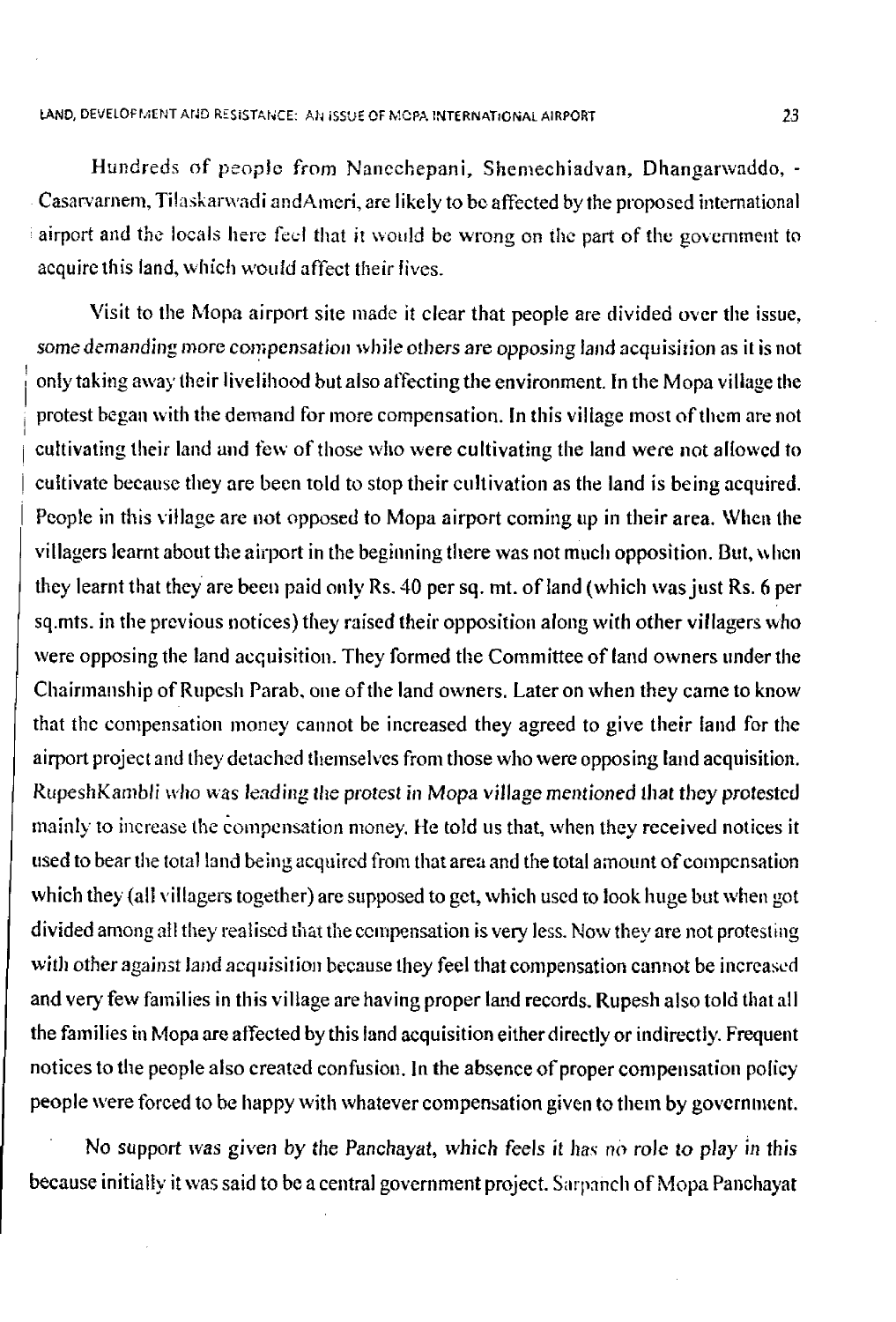mentioned that, Village panchayat has not been given any notice or circular with regard to this land acquisition. Government is directly dealing with the people by issuing notices to them.

A visit to Varkand revealed a different story. In this village and surrounding areas the issue is not of compensation. People are protesting against land acquisition for Mopa Greenfield airport project for various reasons some are not willing to part with their land while for others the amount for compensation cannot compensate for what they are losing and few people are fighting to protect the natural habitat and grazing land. People are also losing natural springs which provide water for irrigation of their plantations. Many of them are losing their agricultural land as well as houses. The big question before some is of rehabilitation. However, "the proposed international airport coming up at Mopa will relocate very few virtually nil population in the area as per the socio-economic survey presented in the draft final report of the International Civil Aviation Organisation (ICAO) (TNT, 2008)" as "the ICAO report maintains that, there are no permanent human habitats in the project area. Only a few temporary huts made of bamboos and thatch are erected by nomads for temporary shelter during the grazing period, and alternate grazing land will have to he designated. It observes, that, apart from this group there are no issues pertaining to relief and resettlement (TNT, 2008)."

Madan Kamble a land owner who owns around 4000 sq. mtrs. of land mentioned that what we will do with such meager compensation which is just Rs. 40 per sq. mtr. The compensation cannot be more than Rs. 58 per s.q. mtr. which is fixed by government for any compensation for land acquisition in Goa. He also mentioned that when people approached their local MLAs they mentioned their helplessness in this matter because the compensation is decided by the government.Madan also mentioned that it is nothing but a harassment of the people by government.

Villagers feel that they are losing everything by this land acquisition- their houses, agricultural land, mangrove grows, cashew nut trees, betel nut trees, etc. which is their main source of income and livelihood and nobody can compensate for it. When people approached the Land Acquisition Officer he told them that it is a Central government project and he is just implementing the orders.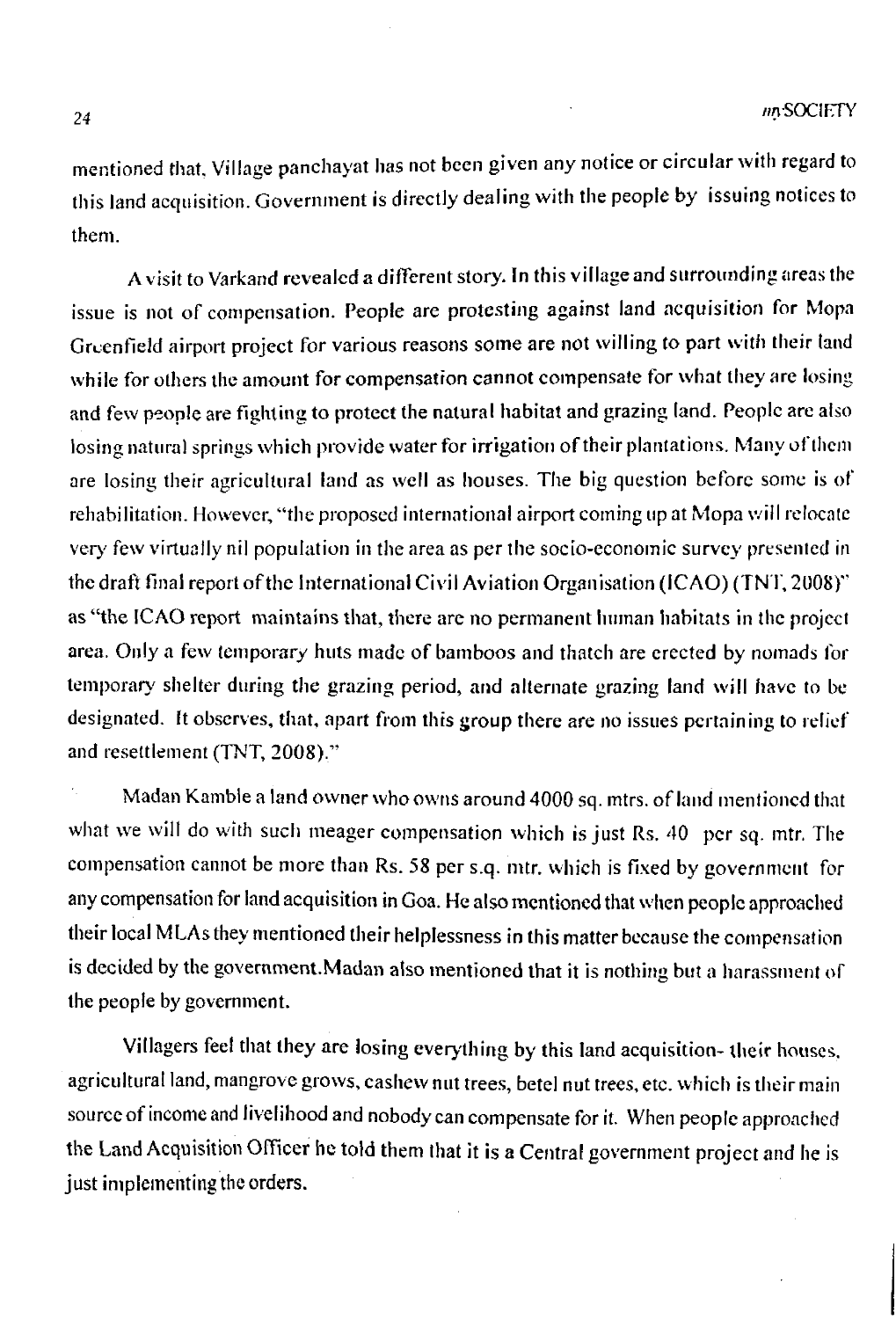At present "the greenfield airport policy works on the principle that 74 per cent of the stake will be held by a private consortium, which will build and operate the facility, while the state will provide the land and air navigation services and other related concessions. The state government as well as the central government also will hold the stake, the later through the airport authority of India (TNT, 2008)."

Narayan Salgaonkar resident of Varkand said: "What we earn by our land is not been able to earn by the jobs which they offer". If at all government promises some jobs to them his worry is to how many people in a family will get the jobs? Which in most cases is, one person from each family. But, their land is providing job not only for each person in the family but also they hire some workers to work in their land. If at all they accept the jobs offered to them by the government as compensation, keeping in mind the kind of education they have they are not hopeful of getting good white colour jobs. They think that they end up being the sweeper or cleaners in some factory getting very less salary. Kambli said, "We don't want any type of compensation be it money or job per family. Even if one youth per family is given a job, what is the assurance that the youth will be able to support the entire family? As most of the youths are not very well educated, what kind of job these youthswiliget? What if youth decides to go it alone and discards the family? What will the parents and other family members do? (TNT, 2009)".

People also mentioned that government officials are making visit to the places to give numbers to their trees so that they can cut them. Some villagers did not receive any notice regarding the land acquisition while others have received the notice. Villagers are having a feeling that only those who agreed to give their land were issued notice and those who opposed the land acquisition were not issued notice and government will try to forcibly acquire the land.

Sandeep Kambli a villager, told that people are not ready to give away their land and are ready to use any violent means to protect their land. He said that they are not opposed to construction of Airport. Their opposition is to the forcible acquisition ofthe land. He feels if people do not wish to give their land they should be allowed to do so.When the topic of rehabilitation came about, he said, "We are against rehabilitation as this will take us away from our land, which has sustained us from several generations. We have our cashew trees,

4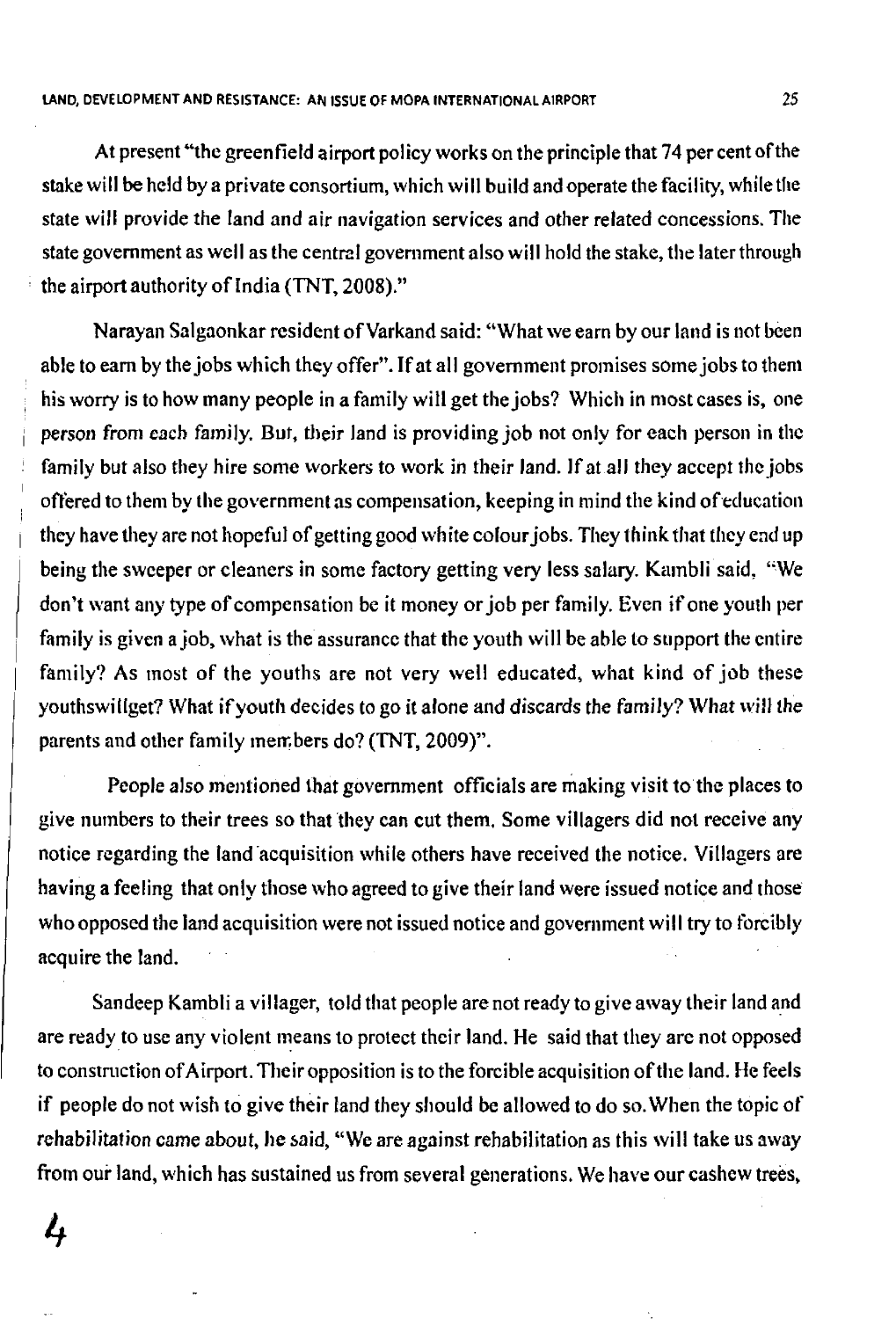coconut trees and we also cultivate paddy, nachani, and we are happy as things are (TNT, 2009)".

Hanumant Aroskar, a villager from Nanechepani said, "Whatever condition here, we are happy with it, we don't want to leave out soil, and we are very much attached to our land and we don't want any project at the cost of our land (TNT, 2009)."

In 18<sup>th</sup> May 2011, Mopa Land Acquisition Officer visited Chandel village to distribute compensation money to them. The compensation decided for Chandel people was Rs.45 per sq.mtr. for land owners and Rs. 25 for tenants. However, people refused to lake the money and demanded for increase in the amount of compensation.

In May 2012, High Court of Bombay at Goa held that the Goa government is competent to initiate land acquisition proceedings for construction of new international airport at Mopa. Government is going ahead with the Mopa project marginalising the voices of those who are making an attempt to oppose land acquisition for environmental and livelihood reasons.

The issue of Mopa brought out once again the question of development for whom? And the role of people in their own development. There is a need to rclook into and create a well thought out development plan after involving the stakeholders and also developing mechanisms for giving meaningful voice to the people affected.

### END NOTES

- **1 The article is part of the research work undertaken by Shringare, A. (2012),** *Popular Responsiveness to Development Programmes and Projects in Goa,* **(CSSR sponsored project, New Delhi.**
- <sup>2</sup> 20<sup>th</sup> Novermber, 2005, Herald.
- **3 The MopaVimantalSamarthanSamiti and the MopaVimantalNirnrnanManch are brought under MopaVimantalNirdharSamiti.**